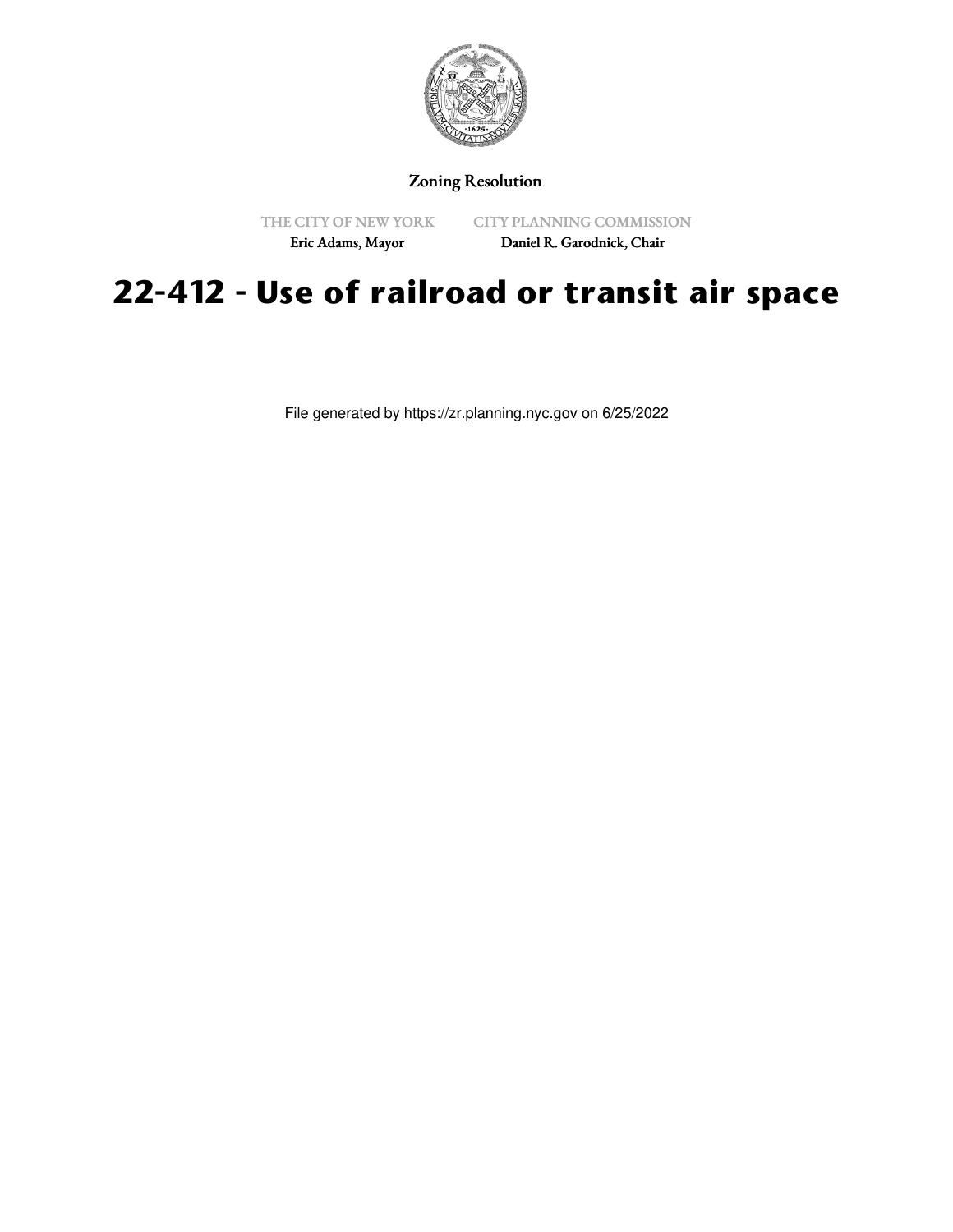## **22-412 - Use of railroad or transit air space**

LAST AMENDED 2/2/2011

## R1 R2 R3 R4 R5 R6 R7 R8 R9 R10

(a) In all districts, as indicated, #railroad or transit air space# may be #developed# or used only for a permitted #use accessory# to the railroad or transit right-of-way or yard, a #use# permitted by the City Planning Commission as set forth in Section 74-681 (Development within or over a railroad or transit right-of-way or yard), or a railroad passenger station permitted by the City Planning Commission as set forth in Section 74-62 (Railroad Passenger Stations) unless the right-of-way or yard or portion thereof is no longer required for railroad or transit #use# as set forth in paragraph (b) of this Section.

If any #building or other structure# constructed in such #railroad or transit air space# in accordance with the provisions of Section 74-681 is #enlarged# or replaced by a new #building or other structure#, the provisions of this Section shall apply to such #enlargement# or replacement.

However, any #use# legally established in such #railroad or transit air space# in accordance with the provisions of Section 74-681 may be changed to another #use# listed in a permitted Use Group, and no additional special permit from the City Planning Commission shall be required for such change of #use#.

Any #building or other structure# within or over a railroad or transit right-of-way or yard, which #building or other structure# was completed prior to September 27, 1962, or constructed in accordance with the applicable provisions of Sections 11-31 through 11-33, inclusive, prior to December 5, 1991, may be #enlarged# or replaced in accordance with the applicable district regulations without any requirement for a special permit from the City Planning Commission. Ownership of rights permitting the #enlargement# or replacement of such a #building or other structure# shall be deemed to be equivalent to ownership of a #zoning lot# or portion thereof, provided that such #enlargement# or replacement will be on one #block# and the rights are in single ownership and recorded prior to February 22, 1990. Such ownership of rights shall be deemed to include alternative arrangements specified in the #zoning lot# definition in Section 12-10 (DEFINITIONS).

#Enlargement# or replacement utilizing these ownership rights shall be deemed to be constructed upon the equivalent of a #zoning lot#.

- (b) When the #use# of a railroad or transit right-of-way or yard or portion thereof has been permanently discontinued or terminated and a #large-scale residential development#, #large-scale community facility development# or #large-scale general development# requiring one or more special permits is proposed, no use or #development# of the property shall be allowed until the City Planning Commission has authorized the size and configuration of all #zoning lots# on such property. As a condition for such authorization, the Commission shall find that:
	- (1) the proposed #zoning lots#, indicated by a map describing the boundaries of and the total area of each lot, are not excessively large, elongated or irregular in shape and that no #development# on any #zoning lot# would result in the potential for an excessive concentration of #bulk# that would be incompatible with allowable #development# on adjoining property; and
	- (2) each resulting #zoning lot# has direct access to one or more #streets#.

No subsequent alteration in size or configuration of any #zoning lot# approved by the Commission shall be permitted unless authorized by the Commission. The Commission may prescribe appropriate conditions and safeguards to minimize adverse effects of such #zoning lot# designation on the character of the surrounding